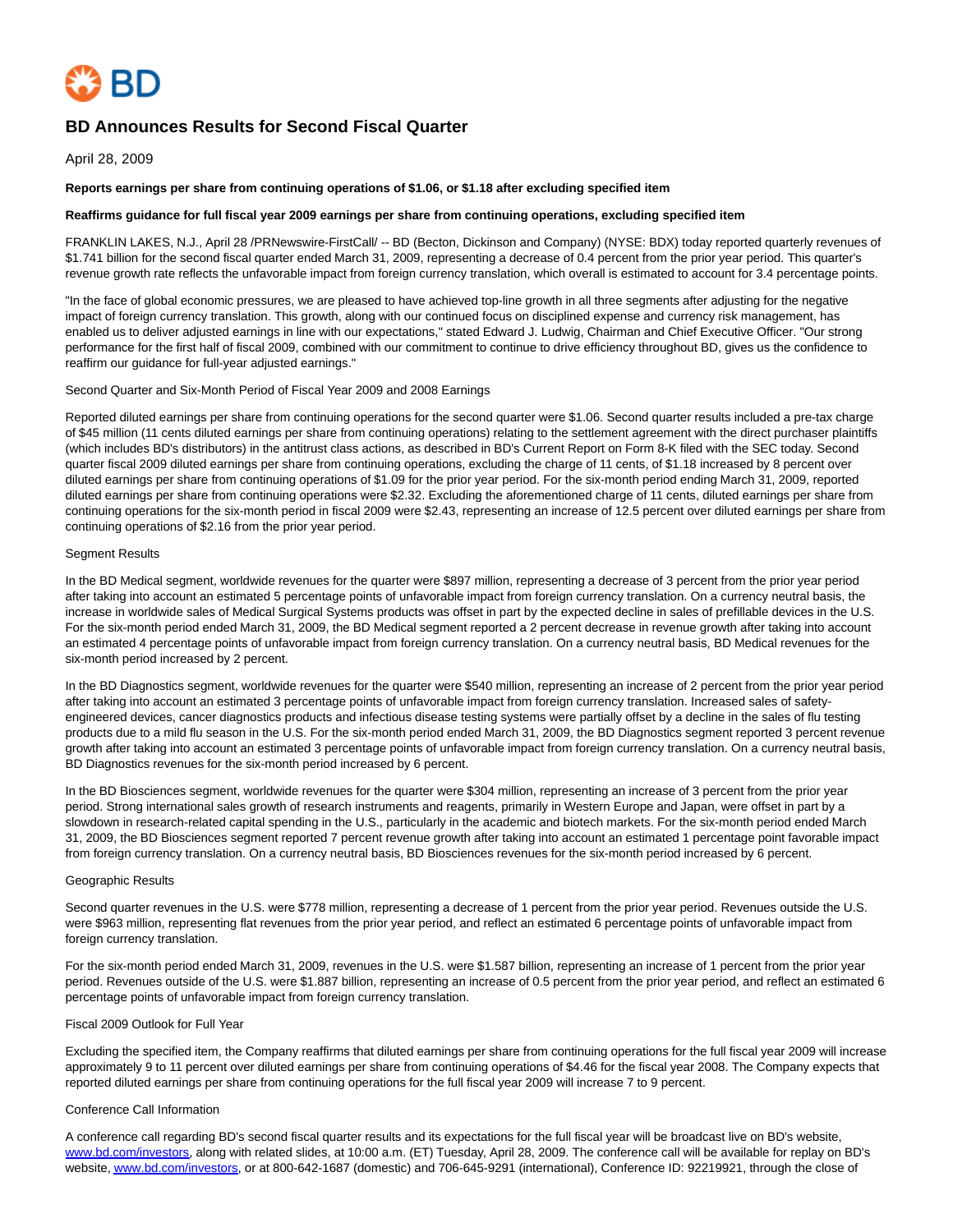#### business on Tuesday, May 5, 2009.

This news release contains certain non-GAAP financial measures. A reconciliation of these and other measures to the comparable GAAP measures is included in this release and in the attached financial tables.

#### About BD

BD is a leading global medical technology company that develops, manufactures and sells medical devices, instrument systems and reagents. The Company is dedicated to improving people's health throughout the world. BD is focused on improving drug delivery, enhancing the quality and speed of diagnosing infectious diseases and cancers, and advancing research, discovery and production of new drugs and vaccines. BD's capabilities are instrumental in combating many of the world's most pressing diseases. Founded in 1897 and headquartered in Franklin Lakes, New Jersey, BD employs approximately 28,000 people in approximately 50 countries throughout the world. The Company serves healthcare institutions, life science researchers, clinical laboratories, the pharmaceutical industry and the general public. For more information, please visit [www.bd.com.](http://www.bd.com/)

This press release, including the section entitled "Fiscal 2009 Outlook for Full Year," contains certain estimates and other forward-looking statements (as defined under Federal securities laws) regarding BD's performance, including future revenues, earnings per share and income, or events or developments that BD expects to occur or anticipates occurring in the future. All such statements are based upon current expectations of BD and involve a number of business risks and uncertainties. Actual results could vary materially from anticipated results described, implied or projected in any forward-looking statement. With respect to forward-looking statements contained herein, factors that could cause actual results to vary materially from any forward-looking statement include, but are not limited to: adverse changes in regional, national or foreign economic conditions, including any impact that may result from the current global economic downturn on our ability to access credit markets and finance our operations, the demand for our products and services, or our suppliers' ability to provide products needed for our operations; changes in interest or foreign currency exchange rates, particularly in light of increased volatility in currency exchange rates; competitive factors; pricing and market share pressures; difficulties inherent in product development and delays in product introductions; increases in energy costs and their effect on, among other things, the cost of producing BD's products; fluctuations in costs and availability of raw materials and in BD's ability to maintain favorable supplier arrangements and relationships; uncertainties of litigation (as described in BD's filings with the Securities and Exchange Commission); the effects of potential pandemic diseases; changes in healthcare or other governmental regulation, including changes in government pricing and reimbursement policies or other cost containment reforms; and issuance of new or revised accounting standards, as well as other factors discussed in this press release and in BD's filings with the Securities and Exchange Commission. We do not intend to update any forward-looking statements to reflect events or circumstances after the date hereof except as required by applicable laws or regulations.

# BECTON DICKINSON AND COMPANY

CONSOLIDATED INCOME STATEMENTS

(Unaudited; Amounts in thousands, except per share data)

|                                                                                                      | Three Months Ended March 31,<br>2009<br>2008 % Change |                                 |       |  |
|------------------------------------------------------------------------------------------------------|-------------------------------------------------------|---------------------------------|-------|--|
| <b>REVENUES</b>                                                                                      |                                                       | $$1,740,804$ $$1,746,925$ (0.4) |       |  |
| Cost of products sold                                                                                |                                                       | 838,101 853,807 (1.8)           |       |  |
| Selling and administrative                                                                           |                                                       | 440,502 415,523                 | 6.0   |  |
| Research and development<br>TOTAL OPERATING COSTS                                                    |                                                       | 98,734 96,034                   | 2.8   |  |
| AND EXPENSES                                                                                         |                                                       | 1,377,337 1,365,364             | 0.9   |  |
| OPERATING INCOME                                                                                     |                                                       | 363,467 381,561 (4.7)           |       |  |
| Interest income                                                                                      |                                                       | 4,312 8,005 (46.1)              |       |  |
| Interest expense                                                                                     |                                                       | $(7, 495)$ $(8, 098)$ $(7.4)$   |       |  |
| Other (expense) income, net                                                                          | (5, 701)                                              | 828                             | ΝM    |  |
| INCOME FROM CONTINUING OPERATIONS                                                                    |                                                       |                                 |       |  |
| BEFORE INCOME TAXES                                                                                  | 354,583                                               | 382,296                         | (7.2) |  |
| Income tax provision                                                                                 | 93,256                                                | $106,661$ (12.6)                |       |  |
| INCOME FROM CONTINUING OPERATIONS                                                                    | 261,327                                               | 275,635                         | (5.2) |  |
| (LOSS) INCOME FROM DISCONTINUED<br>OPERATIONS NET OF INCOME TAX<br>(BENEFIT) PROVISION OF \$(32) AND |                                                       |                                 |       |  |
| \$347, RESPECTIVELY                                                                                  | (53)                                                  | 550                             | NM    |  |
| NET INCOME                                                                                           |                                                       | $$261, 274$ $$276, 185$ (5.4)   |       |  |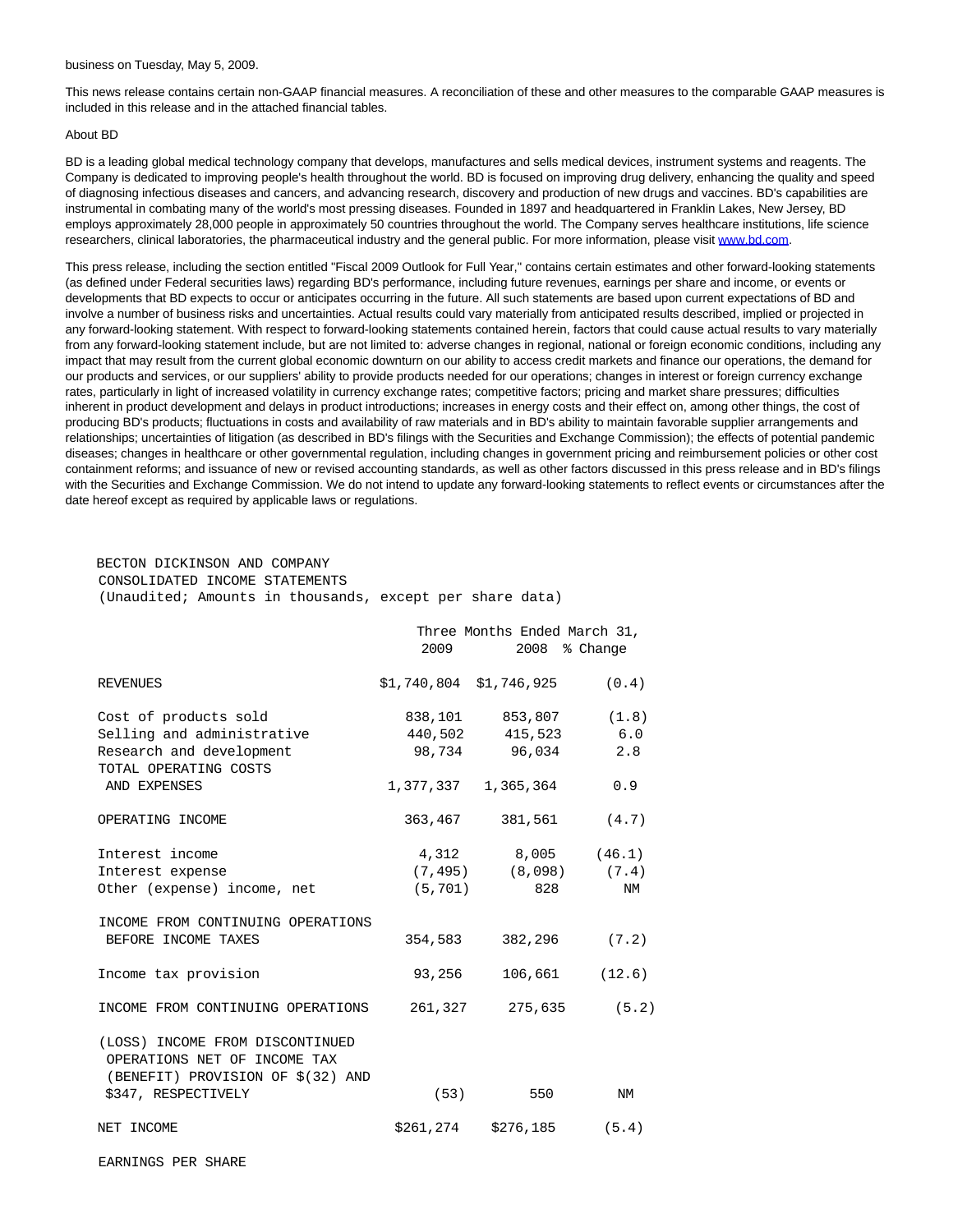| Basic:                            |         |         |       |
|-----------------------------------|---------|---------|-------|
| Income from continuing operations | \$1.09  | \$1.13  | (3.5) |
| (Loss) income from discontinued   |         |         |       |
| operations                        | $S-$    | $S -$   |       |
| Net income                        | \$1.09  | \$1.13  | (3.5) |
| Diluted:                          |         |         |       |
| Income from continuing operations | \$1.06  | \$1.09  | (2.8) |
| (Loss) income from discontinued   |         |         |       |
| operations                        | \$-     | \$-     |       |
| Net income                        | \$1.06  | \$1.09  | (2.8) |
| AVERAGE SHARES OUTSTANDING        |         |         |       |
| Basic                             | 240,239 | 244,869 |       |
| Diluted                           | 245,890 | 252,788 |       |
|                                   |         |         |       |

NM - Not Meaningful

# BECTON DICKINSON AND COMPANY SUPPLEMENTAL INFORMATION

(Unaudited; Amounts in thousands, except per share data)

|                                   | Three Months Ended March 31, 2009 |                         |           |  |  |
|-----------------------------------|-----------------------------------|-------------------------|-----------|--|--|
|                                   | As                                | Litigation<br>Excluding |           |  |  |
|                                   | Reported                          | Charge (1)              | Item      |  |  |
| Selling and administrative        | \$440,502                         | \$ (45,000)             | \$395,502 |  |  |
| as a % of revenues                | 25.3%                             |                         | 22.7%     |  |  |
| Operating Income                  | 363,467                           | 45,000                  | 408,467   |  |  |
| as a % of revenues                | 20.9%                             |                         | 23.5%     |  |  |
| Income taxes                      | 93,256                            | 17,100                  | 110,356   |  |  |
| effective tax rate                | 26.3%                             |                         | 27.6%     |  |  |
| Income from continuing operations | 261,327                           | 27,900                  | 289,227   |  |  |
| as a % of revenues                | 15.0%                             |                         | 16.6%     |  |  |
| Diluted earnings per share        |                                   |                         |           |  |  |
| Income from continuing            |                                   |                         |           |  |  |
| operations (2)                    | \$1.06                            | \$0.11                  | \$1.18    |  |  |

 (1) Represents the charge relating to the settlement agreement with the direct purchaser plaintiffs (which includes BD's distributors) in the antitrust class actions. (2) Total per share amounts may not add due to rounding.

 BECTON DICKINSON AND COMPANY CONSOLIDATED INCOME STATEMENTS (Unaudited; Amounts in thousands, except per share data)

|                       |                           | Six Months Ended March 31, |
|-----------------------|---------------------------|----------------------------|
|                       | 2009                      | $2008$ % Change            |
| REVENUES              | $$3,474,309$ $$3,452,692$ | 0.6                        |
| Cost of products sold | 1,642,399 1,683,654       | (2.5)                      |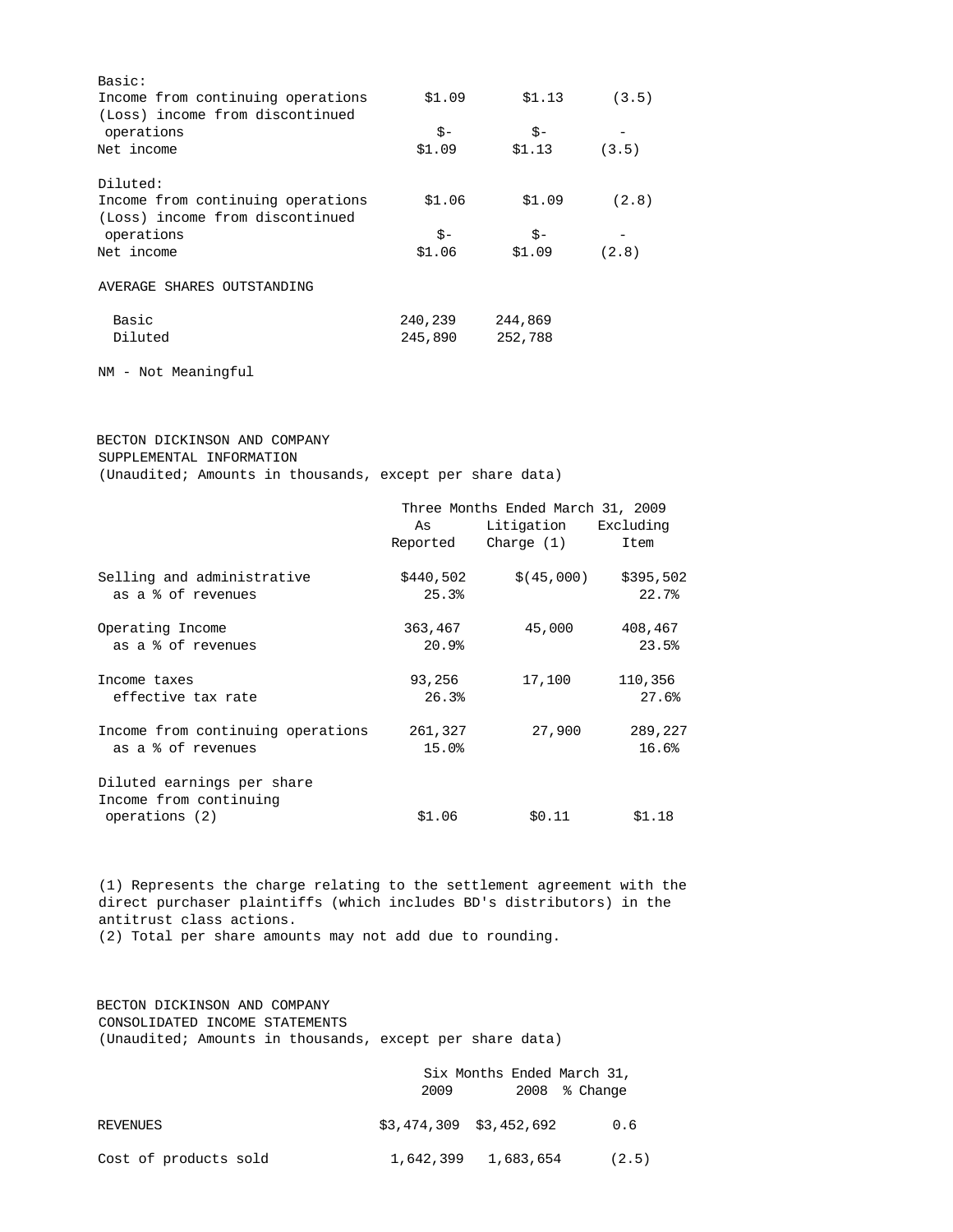| Selling and administrative                                                                                                  | 850,444             | 837,240                          | 1.6                |
|-----------------------------------------------------------------------------------------------------------------------------|---------------------|----------------------------------|--------------------|
| Research and development<br>TOTAL OPERATING COSTS                                                                           | 196,191             | 187,561                          | 4.6                |
| AND EXPENSES                                                                                                                | 2,689,034 2,708,455 |                                  | (0.7)              |
| OPERATING INCOME                                                                                                            | 785,275             | 744,237                          | 5.5                |
| Interest income                                                                                                             | 5,962               | 21,534 (72.3)                    |                    |
| Interest expense                                                                                                            |                     | $(15, 319)$ $(18, 438)$ $(16.9)$ |                    |
| Other income, net                                                                                                           | 3,711               | 1,535                            | ΝM                 |
| INCOME FROM CONTINUING OPERATIONS<br>BEFORE INCOME TAXES                                                                    | 779,629             | 748,868                          | 4.1                |
| Income tax provision                                                                                                        | 206,233             | 202,337                          | 1.9                |
| INCOME FROM CONTINUING OPERATIONS                                                                                           |                     | 573,396 546,531                  | 4.9                |
| (LOSS) INCOME FROM DISCONTINUED<br>OPERATIONS NET OF INCOME TAX<br>(BENEFIT) PROVISION OF \$(23) AND<br>\$734, RESPECTIVELY |                     | $(40)$ 1,201                     | NM                 |
| NET INCOME                                                                                                                  |                     | \$573,356 \$547,732              | 4.7                |
|                                                                                                                             |                     |                                  |                    |
| EARNINGS PER SHARE                                                                                                          |                     |                                  |                    |
| Basic:                                                                                                                      |                     |                                  |                    |
| Income from continuing operations<br>(Loss) income from discontinued                                                        | \$2.38              | \$2.23                           | 6.7                |
| operations                                                                                                                  | \$-                 | \$-                              |                    |
| Net income $(1)$                                                                                                            | \$2.38              | \$2.24                           | 6.3                |
| Diluted:                                                                                                                    |                     |                                  |                    |
| Income from continuing operations<br>(Loss) income from discontinued                                                        |                     | $$2.32$ $$2.16$                  | 7.4                |
| operations                                                                                                                  | \$-                 | \$-                              |                    |
| Net income                                                                                                                  | \$2.32              | \$2.16                           | 7.4                |
| AVERAGE SHARES OUTSTANDING                                                                                                  |                     |                                  |                    |
| Basic                                                                                                                       | 241,330             | 244,580                          |                    |
| Diluted                                                                                                                     | 247,436             | 253,288                          |                    |
| NM - Not Meaningful<br>(1) Total per share amounts may not add due to rounding                                              |                     |                                  |                    |
| BECTON DICKINSON AND COMPANY<br>SUPPLEMENTAL INFORMATION<br>(Unaudited; Amounts in thousands, except per share data)        |                     |                                  |                    |
|                                                                                                                             |                     | Six Months Ended March 31, 2009  |                    |
|                                                                                                                             | As<br>Reported      | Litigation<br>Charge $(1)$       | Excluding<br>Item  |
| Selling and administrative<br>as a % of revenues                                                                            | \$850,444<br>24.5%  | \$ (45,000)                      | \$805,444<br>23.2% |
| Operating Income                                                                                                            | 785,275             | 45,000                           | 830,275            |
| as a % of revenues                                                                                                          | 22.6%               |                                  | 23.9%              |
| Income taxes                                                                                                                | 206,233             | 17,100                           | 223,333            |
| effective tax rate                                                                                                          | 26.5%               |                                  | 27.1%              |
|                                                                                                                             |                     |                                  |                    |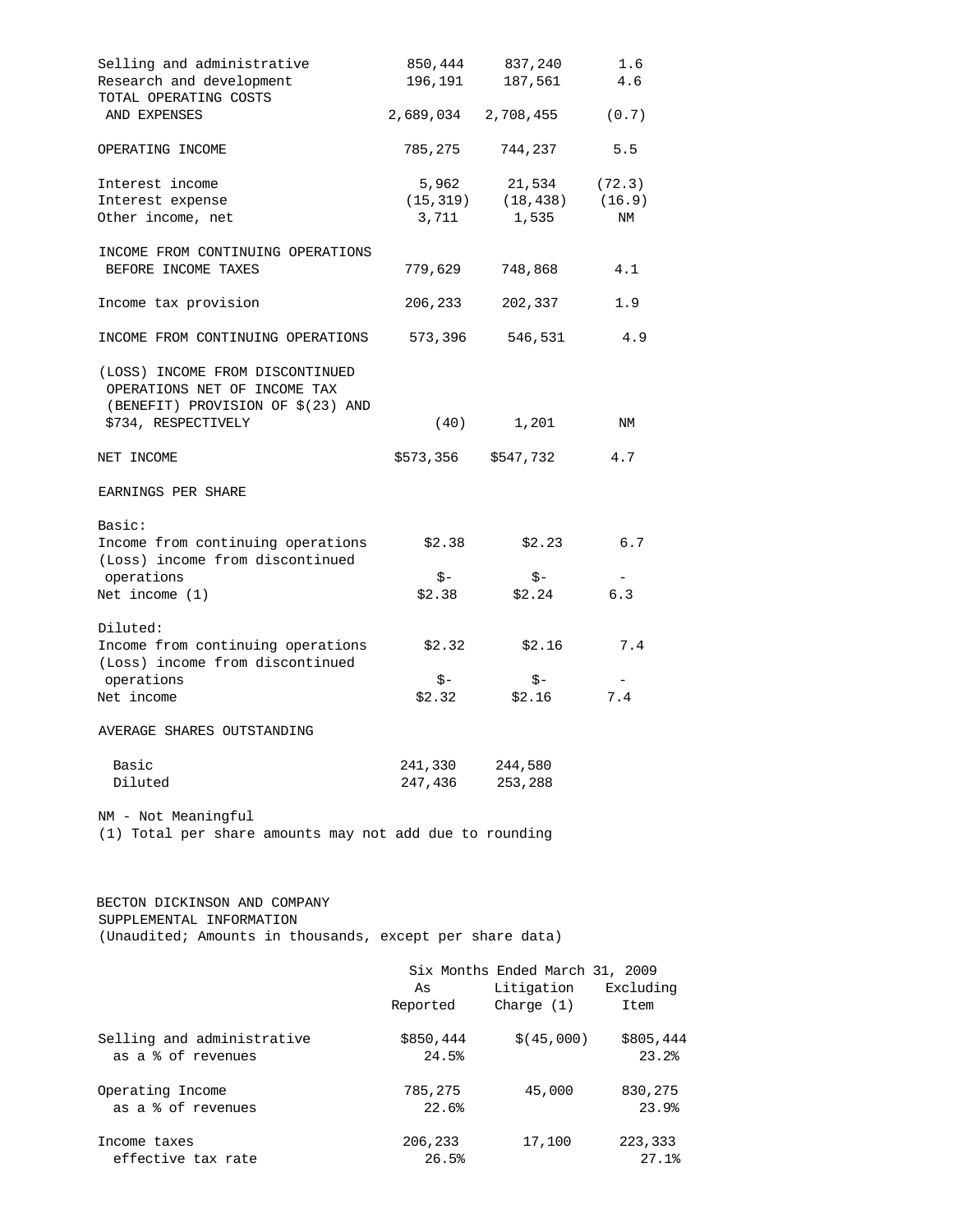| Income from continuing operations | 573,396 | 27,900 | 601,296 |
|-----------------------------------|---------|--------|---------|
| as a % of revenues                | 16.5%   |        | 17.3%   |
|                                   |         |        |         |
| Diluted earnings per share        |         |        |         |
| Income from continuing operations | \$2.32  | \$0.11 | \$2.43  |
|                                   |         |        |         |

 (1) Represents the charge relating to the settlement agreement with the direct purchaser plaintiffs (which includes BD's distributors) in the antitrust class actions.

 BECTON DICKINSON AND COMPANY SUPPLEMENTAL REVENUE INFORMATION REVENUES BY SEGMENT AND GEOGRAPHIC AREA (Unaudited; Amounts in thousands)

|                |             | Three Months Ended March 31, |          |
|----------------|-------------|------------------------------|----------|
|                | 2009        | 2008                         | % Change |
|                |             |                              |          |
| BD MEDICAL     |             |                              |          |
| United States  | \$388,966   | \$388,281                    | 0.2      |
| International  | 508,358     | 533,971                      | (4.8)    |
| TOTAL          | \$897,324   | \$922,252                    | (2.7)    |
|                |             |                              |          |
| BD DIAGNOSTICS |             |                              |          |
| United States  | \$285,113   | \$281,088                    | 1.4      |
| International  | 254,527     | 249,484                      | 2.0      |
| TOTAL          | \$539,640   | \$530,572                    | 1.7      |
|                |             |                              |          |
| BD BIOSCIENCES |             |                              |          |
| United States  | \$104,039   | \$114,581                    | (9.2)    |
| International  | 199,801     | 179,520                      | 11.3     |
| TOTAL          | \$303,840   | \$294,101                    | 3.3      |
|                |             |                              |          |
| TOTAL REVENUES |             |                              |          |
| United States  | \$778,118   | \$783,950                    | (0.7)    |
| International  | 962,686     | 962,975                      |          |
| TOTAL          | \$1,740,804 | \$1,746,925                  | (0.4)    |

 BECTON DICKINSON AND COMPANY SUPPLEMENTAL REVENUE INFORMATION REVENUES BY SEGMENT AND GEOGRAPHIC AREA (Unaudited; Amounts in thousands)

|                             | 2009        | Six Months Ended March 31,<br>2008<br>% Change |       |  |  |
|-----------------------------|-------------|------------------------------------------------|-------|--|--|
| BD MEDICAL<br>United States | \$796,474   | \$795,772                                      | 0.1   |  |  |
| International               | 991,626     | 1,035,764                                      | (4.3) |  |  |
| TOTAL                       | \$1,788,100 | \$1,831,536                                    | (2.4) |  |  |
| BD DIAGNOSTICS              |             |                                                |       |  |  |
| United States               | \$572,681   | \$560,576                                      | 2.2   |  |  |
| International               | 507,150     | 492,747                                        | 2.9   |  |  |
| TOTAL                       | \$1,079,831 | \$1,053,323                                    | 2.5   |  |  |
| <b>BD BIOSCIENCES</b>       |             |                                                |       |  |  |
| United States               | \$217,790   | \$217,653                                      | 0.1   |  |  |
| International               | 388,588     | 350,180                                        | 11.0  |  |  |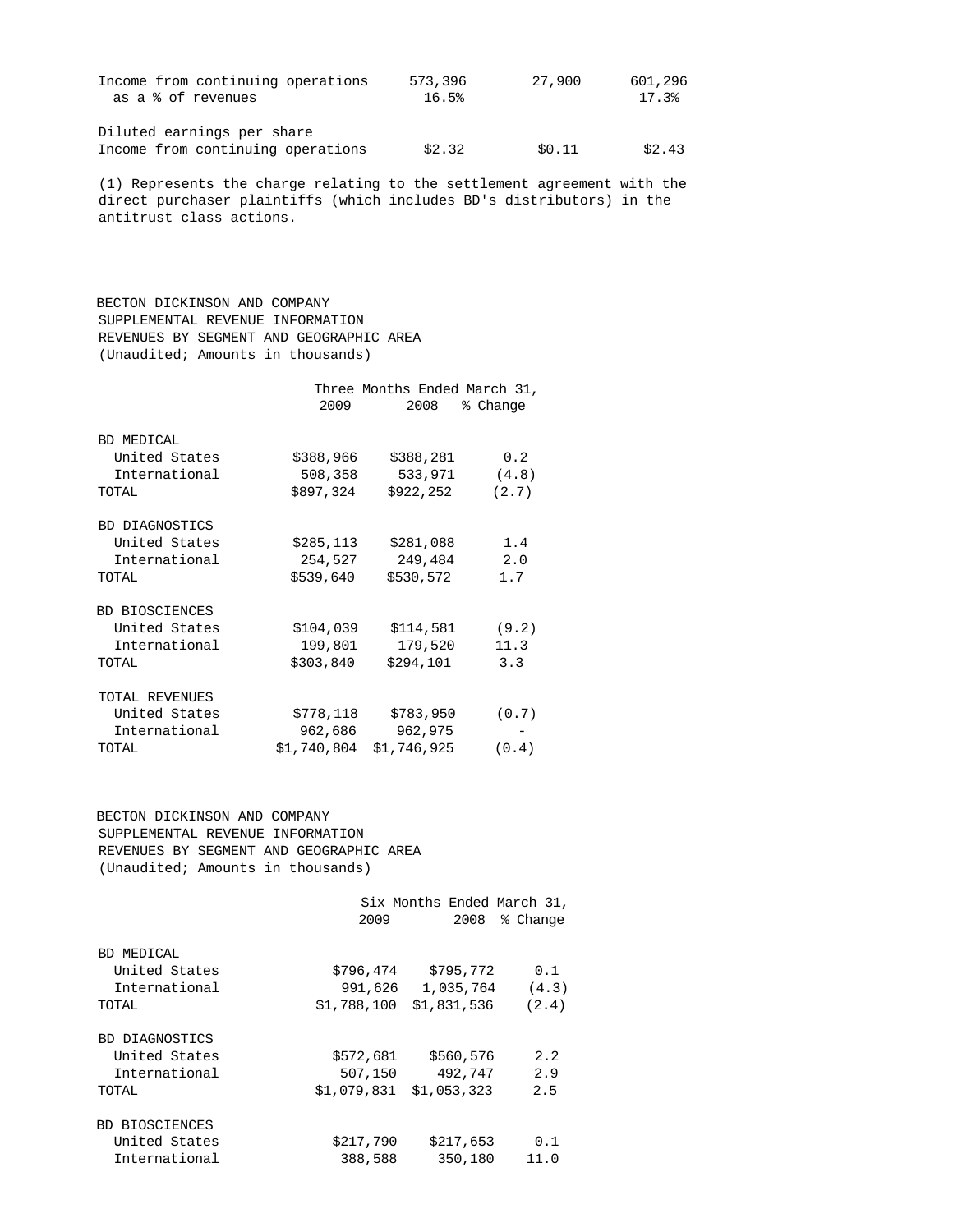| TOTAL          | \$606,378                 | \$567,833                 | 6.8 |
|----------------|---------------------------|---------------------------|-----|
| TOTAL REVENUES |                           |                           |     |
| United States  |                           | $$1,586,945 \t$1,574,001$ | 0.8 |
| International  |                           | 1,887,364 1,878,691       | 0.5 |
| TOTAL          | $$3.474.309$ $$3.452.692$ |                           | 0.6 |
|                |                           |                           |     |

 BECTON DICKINSON AND COMPANY SUPPLEMENTAL REVENUE INFORMATION REVENUES BY BUSINESS SEGMENTS AND UNITS Three Months Ended March 31, (Unaudited; Amounts in thousands)

|                          | United States |                       |          |  |  |
|--------------------------|---------------|-----------------------|----------|--|--|
|                          | 2009          | 2008                  | % Change |  |  |
| <b>BD MEDICAL</b>        |               |                       |          |  |  |
| Medical Surgical Systems |               | $$242,350$ $$232,447$ | 4.3      |  |  |
| Diabetes Care            |               | 97,196 96,883         | 0.3      |  |  |
| Pharmaceutical Systems   |               | 43,065 52,779 (18.4)  |          |  |  |
| Ophthalmic Systems       |               | 6,355 6,172           | 3.0      |  |  |
| TOTAL                    | \$388,966     | \$388,281             | 0.2      |  |  |
| <b>BD DIAGNOSTICS</b>    |               |                       |          |  |  |
| Preanalytical Systems    |               | \$147,436 \$140,674   | 4.8      |  |  |
| Diagnostic Systems       | 137,677       | $140,414$ $(1.9)$     |          |  |  |
| <b>TOTAL</b>             | \$285,113     | \$281,088             | 1.4      |  |  |
| <b>BD BIOSCIENCES</b>    |               |                       |          |  |  |
| Cell Analysis            | \$71,770      | \$78,269              | (8.3)    |  |  |
| Discovery Labware        | 32,269        | 36,312                | (11.1)   |  |  |
| TOTAL                    | \$104,039     | \$114,581             | (9.2)    |  |  |
| TOTAL UNITED STATES      |               | \$778,118 \$783,950   | (0.7)    |  |  |

 BECTON DICKINSON AND COMPANY SUPPLEMENTAL REVENUE INFORMATION REVENUES BY BUSINESS SEGMENTS AND UNITS Three Months Ended March 31, (continued) (Unaudited; Amounts in thousands)

|                          |           |                       | International             |         |        |
|--------------------------|-----------|-----------------------|---------------------------|---------|--------|
|                          | % Change  |                       |                           |         |        |
|                          |           |                       |                           | FX.     | FX.    |
|                          | 2009      | 2008                  | Reported                  | Neutral | Impact |
| BD MEDICAL               |           |                       |                           |         |        |
| Medical Surgical Systems | \$230,233 | \$248,269             | (7.3)                     | 3.7     | (11.0) |
| Diabetes Care            | 87,033    |                       | 90,577 (3.9)              | 2.7     | (6.6)  |
| Pharmaceutical Systems   | 178,085   |                       | 181,660 (2.0)             | 3.2     | (5.2)  |
| Ophthalmic Systems       |           |                       | $13,007$ $13,465$ $(3.4)$ | 3.8     | (7.2)  |
| TOTAL                    | \$508,358 | \$533,971             | (4.8)                     | 3.4     | (8.2)  |
| BD DIAGNOSTICS           |           |                       |                           |         |        |
| Preanalytical Systems    |           | $$131,029$ $$133,518$ | (1.9)                     | 7.0     | (8.9)  |
| Diagnostic Systems       |           | 123,498 115,966       | 6.5                       | 11.5    | (5.0)  |
| TOTAL                    | \$254,527 | \$249,484             | 2.0                       | 9.1     | (7.1)  |
| <b>BD BIOSCIENCES</b>    |           |                       |                           |         |        |
| Cell Analysis            | \$159,223 | \$141,452             | 12.6                      | 11.5    | 1.1    |
| Discovery Labware        | 40,578    | 38,068                | 6.6                       | 4.7     | 1.9    |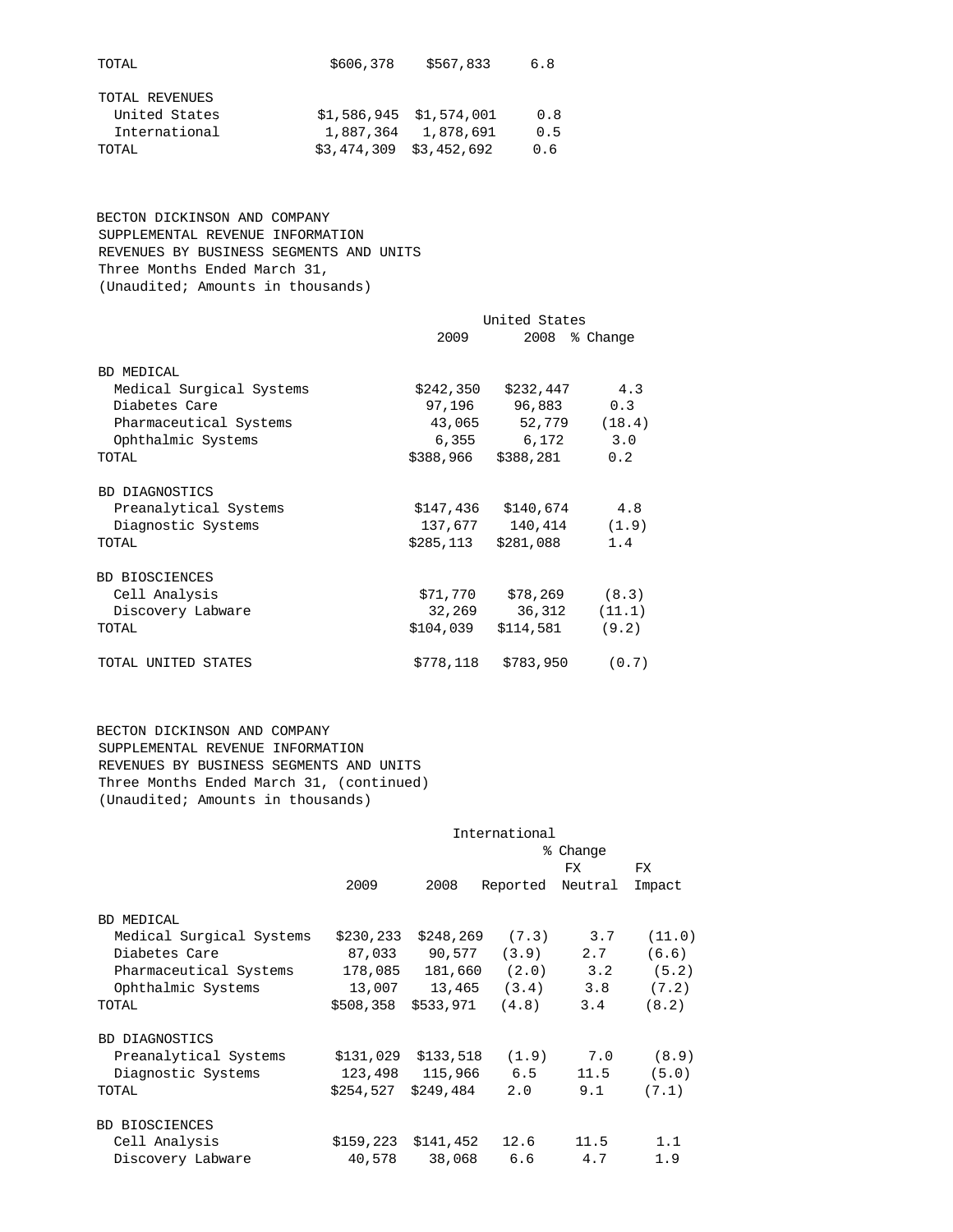| TOTAL               | $$199,801$ $$179,520$ $11.3$ $10.1$ |                                 |     | 1.2   |
|---------------------|-------------------------------------|---------------------------------|-----|-------|
| TOTAL INTERNATIONAL | \$962,686 \$962,975                 | <b>Contract Contract Street</b> | 6.1 | (6.1) |

 BECTON DICKINSON AND COMPANY SUPPLEMENTAL REVENUE INFORMATION REVENUES BY BUSINESS SEGMENTS AND UNITS Three Months Ended March 31, (continued) (Unaudited; Amounts in thousands)

|                          |             |                         | Total            |                  |        |
|--------------------------|-------------|-------------------------|------------------|------------------|--------|
|                          |             |                         |                  | % Change         |        |
|                          |             |                         |                  | FX.              | FX     |
|                          | 2009        | 2008                    |                  | Reported Neutral | Impact |
| <b>BD MEDICAL</b>        |             |                         |                  |                  |        |
| Medical Surgical Systems | \$472,583   | \$480,716               | (1.7)            | 4.0              | (5.7)  |
| Diabetes Care            | 184,229     | 187,460 (1.7)           |                  | 1.5              | (3.2)  |
| Pharmaceutical Systems   | 221,150     |                         | 234,439 (5.7)    | (1.6)            | (4.1)  |
| Ophthalmic Systems       | 19,362      |                         | $19,637$ $(1.4)$ | 3.6              | (5.0)  |
| TOTAL                    | \$897,324   | $$922, 252 \quad (2.7)$ |                  | 2.0              | (4.7)  |
| BD DIAGNOSTICS           |             |                         |                  |                  |        |
| Preanalytical Systems    | \$278,465   | \$274,192               | 1.6              | 5.9              | (4.3)  |
| Diagnostic Systems       | 261,175     | 256,380                 | 1.9              | 4.1              | (2.2)  |
| TOTAL                    | \$539,640   | \$530,572               | 1.7              | 5.0              | (3.3)  |
| BD BIOSCIENCES           |             |                         |                  |                  |        |
| Cell Analysis            | \$230,993   | \$219,721               | 5.1              | 4.5              | 0.6    |
| Discovery Labware        | 72,847      | 74,380                  | (2.1)            | (3.1)            | 1.0    |
| TOTAL                    | \$303,840   | \$294,101               | 3.3              | 2.6              | 0.7    |
| TOTAL REVENUES           | \$1,740,804 | \$1,746,925             | (0.4)            | 3.0              | (3.4)  |

 BECTON DICKINSON AND COMPANY SUPPLEMENTAL REVENUE INFORMATION REVENUES BY BUSINESS SEGMENTS AND UNITS Six Months Ended March 31, (Unaudited; Amounts in thousands)

|                          |             | United States<br>2008<br>% Change |        |  |
|--------------------------|-------------|-----------------------------------|--------|--|
|                          | 2009        |                                   |        |  |
| <b>BD MEDICAL</b>        |             |                                   |        |  |
| Medical Surgical Systems | \$498,605   | \$485,192                         | 2.8    |  |
| Diabetes Care            | 199,008     | 195,409                           | 1.8    |  |
| Pharmaceutical Systems   | 85,717      | 102,757                           | (16.6) |  |
| Ophthalmic Systems       | 13,144      | 12,414                            | 5.9    |  |
| TOTAL                    | \$796,474   | \$795,772                         | 0.1    |  |
| <b>BD DIAGNOSTICS</b>    |             |                                   |        |  |
| Preanalytical Systems    | \$296,666   | \$283,974                         | 4.5    |  |
| Diagnostic Systems       | 276,015     | 276,602                           | (0.2)  |  |
| TOTAL                    | \$572,681   | \$560,576                         | 2.2    |  |
| BD BIOSCIENCES           |             |                                   |        |  |
| Cell Analysis            | \$149,150   | \$145,629                         | 2.4    |  |
| Discovery Labware        | 68,640      | 72,024                            | (4.7)  |  |
| TOTAL                    | \$217,790   | \$217,653                         | 0.1    |  |
| TOTAL UNITED STATES      | \$1,586,945 | \$1,574,001                       | 0.8    |  |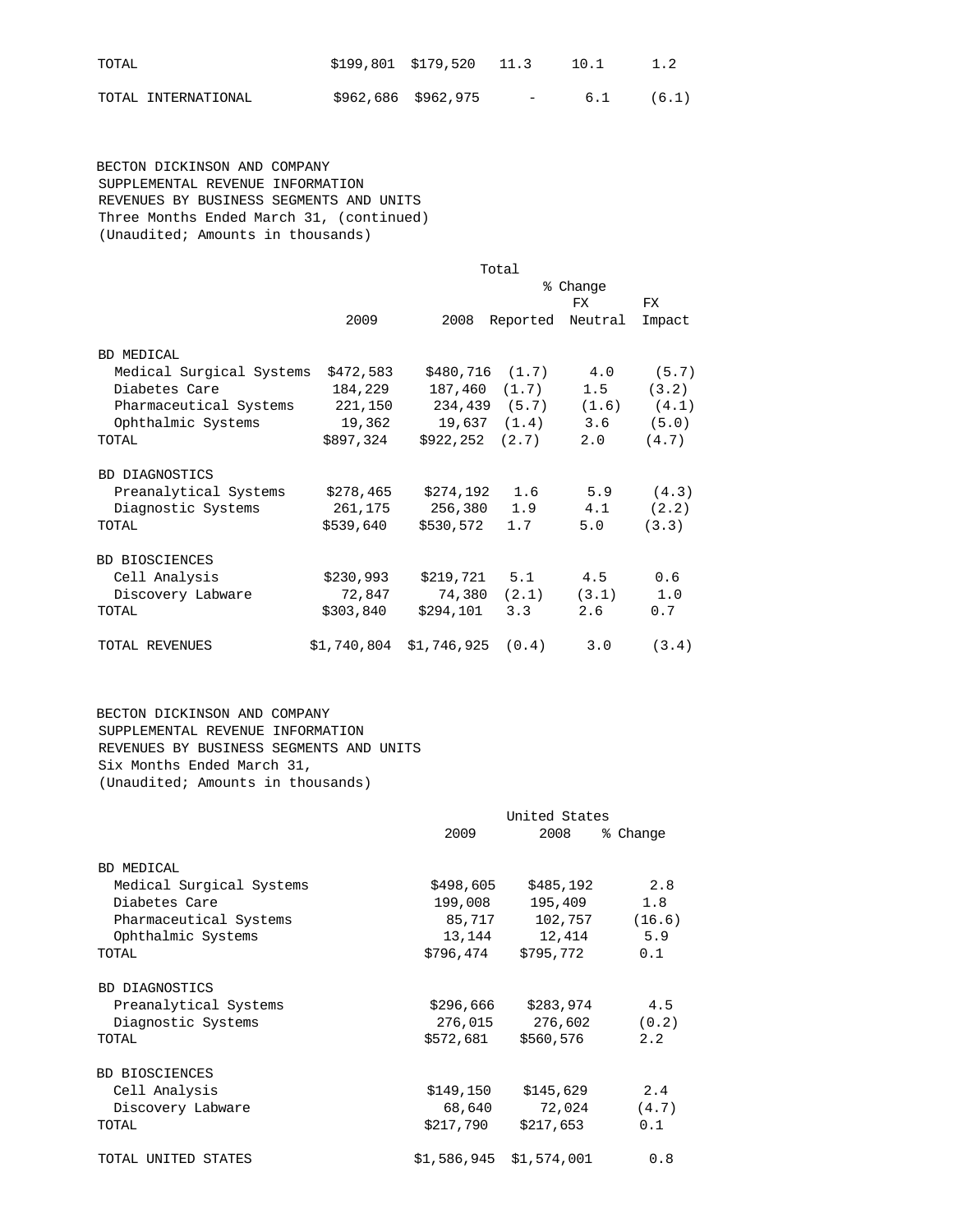# BECTON DICKINSON AND COMPANY SUPPLEMENTAL REVENUE INFORMATION REVENUES BY BUSINESS SEGMENTS AND UNITS Six Months Ended March 31, (continued) (Unaudited; Amounts in thousands)

|                          | International<br>% Change |                         |                    |         |        |
|--------------------------|---------------------------|-------------------------|--------------------|---------|--------|
|                          |                           |                         |                    |         |        |
|                          |                           |                         |                    | FX.     | FX.    |
|                          | 2009                      | 2008                    | Reported           | Neutral | Impact |
| <b>BD MEDICAL</b>        |                           |                         |                    |         |        |
| Medical Surgical Systems | \$454,480                 |                         | $$494,336$ $(8.1)$ | 1.9     | (10.0) |
| Diabetes Care            | 180,813                   | 181,438                 | (0.3)              | 6.0     | (6.3)  |
| Pharmaceutical Systems   | 330,214                   |                         | 333,623 (1.0)      | 3.7     | (4.7)  |
| Ophthalmic Systems       | 26,119                    |                         | 26,367 (0.9)       | 5.8     | (6.7)  |
| <b>TOTAL</b>             |                           | \$991,626 \$1,035,764   | (4.3)              | 3.3     | (7.6)  |
| BD DIAGNOSTICS           |                           |                         |                    |         |        |
| Preanalytical Systems    | \$259,953                 |                         | $$261,687$ (0.7)   | 7.7     | (8.4)  |
| Diagnostic Systems       | 247,197                   |                         | 231,060 7.0        | 11.7    | (4.7)  |
| TOTAL                    | \$507,150                 | \$492,747               | 2.9                | 9.6     | (6.7)  |
| <b>BD BIOSCIENCES</b>    |                           |                         |                    |         |        |
| Cell Analysis            | \$311,364                 | \$279,205               | 11.5               | 10.7    | 0.8    |
| Discovery Labware        | 77,224                    | 70,975                  | 8.8                | 6.4     | 2.4    |
| TOTAL                    | \$388,588                 | \$350,180               | 11.0               | 9.8     | 1.2    |
| TOTAL INTERNATIONAL      |                           | \$1,887,364 \$1,878,691 | 0.5                | 6.2     | (5.7)  |

 BECTON DICKINSON AND COMPANY SUPPLEMENTAL REVENUE INFORMATION REVENUES BY BUSINESS SEGMENTS AND UNITS Six Months Ended March 31, (continued) (Unaudited; Amounts in thousands)

|                          | Total       |                 |          |         |        |
|--------------------------|-------------|-----------------|----------|---------|--------|
|                          | ⊱<br>Change |                 |          |         |        |
|                          |             |                 |          | FX.     | FX.    |
|                          | 2009        | 2008            | Reported | Neutral | Impact |
| <b>BD MEDICAL</b>        |             |                 |          |         |        |
| Medical Surgical Systems | \$953,085   | \$979,528       | (2.7)    | 2.3     | (5.0)  |
| Diabetes Care            | 379,821     | 376,847         | 0.8      | 3.8     | (3.0)  |
| Pharmaceutical Systems   |             | 415,931 436,380 | (4.7)    | (1.1)   | (3.6)  |
| Ophthalmic Systems       | 39,263      | 38,781          | 1.2      | 5.8     | (4.6)  |
| TOTAL                    | \$1,788,100 | \$1,831,536     | (2.4)    | 1.9     | (4.3)  |
| BD DIAGNOSTICS           |             |                 |          |         |        |
| Preanalytical Systems    | \$556,619   | \$545,661       | 2.0      | 6.0     | (4.0)  |
| Diagnostic Systems       | 523,212     | 507,662         | 3.1      | 5.2     | (2.1)  |
| TOTAL                    | \$1,079,831 | \$1,053,323     | 2.5      | 5.6     | (3.1)  |
| BD BIOSCIENCES           |             |                 |          |         |        |
| Cell Analysis            | \$460,514   | \$424,834       | 8.4      | 7.9     | 0.5    |
| Discovery Labware        | 145,864     | 142,999         | 2.0      | 0.8     | 1.2    |
| TOTAL                    | \$606,378   | \$567,833       | 6.8      | 6.1     | 0.7    |
| TOTAL REVENUES           | \$3,474,309 | \$3,452,692     | 0.6      | 3.7     | (3.1)  |